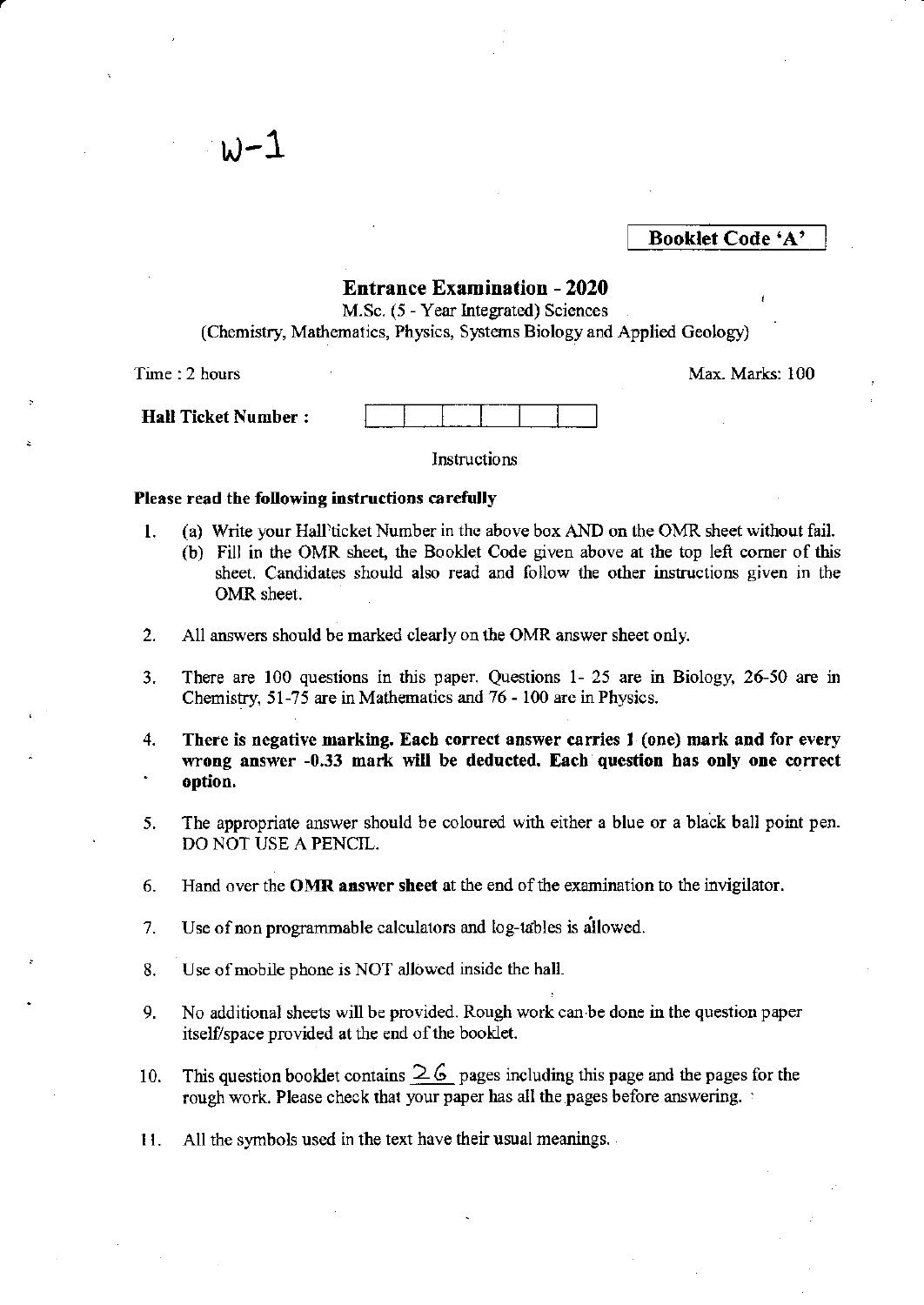### BIOLOGY

- 1. Which one is **CORRECT** about cell division in a human cell?
	- [A] The chromosome number in daughter cells remains same for every cell type.
	- [B] The chromosome number in daughter cells becomes half for every cell type.
	- [C] Not all cells retain the ability to divide.
	- [D] All cells keep dividing at periodic intervals.
- 2. In a human body, which body part or product has  $LEAST$  number of microbes?
	- $[A]$  urine

[B] stool

 $[C]$  gut

- [D] oral cavity
- 3. Choose the option that correctly matches contents in Column A with contents in Column B.

### Column A Column B

| $(i)$ Endosperm | (a) tissue having reserve food materials               |
|-----------------|--------------------------------------------------------|
| (ii) Embryo     | (b) tissue that will develop into shoot                |
| (iii) Pollen    | (c) mass of cells which develops from a fertilized egg |
| (iv) Plumule    | (d) male gametophyte                                   |

- [A]  $i c$ ,  $ii a$ ,  $iii b$ ,  $iv d$  $[B]$  i - b, ii - a, iii - d, iv - c
- $[C]$  i d, ii c, iii b, iv a
- [D]  $i a$ , ii  $-c$ , iii  $-d$ , iv  $-b$
- 4. During photosynthesis, the metabolic reactions involving fixation of carbon dioxide into sugar, through use of NADPH and ATP, can happen
	- [A] either in light or dark
		- [B] only in presence of light
		- $[C]$  only in dark
		- IDI only when the light intensity is above a threshold value, and of a panicular wavelength
- 5. In the recent epidemic of coronavirus, the majority of the infected individuals recover typically in 2-3 weeks. The recovery can be attributed mainly to:
	- [A] phagocytosis of the viral population by macrophages
	- [B] action of B- and T-Lymphocytes, such as, production of virus specific antibodies
	- lCl virus lifecycle is of2"3 weeks, after which virus leaves the host
	- [D] inflammatory response involving action of mast cells
- 6. DNA has a helical structure comprised of two strands. If the nucleotide sequence of one of the strands is 5'-AAGGTTCC-3', sequence of another strand will be:

 $-\hat{D}$  -

 $[A]$  5'-GGAACCTT-3'  $[B]$  5'-GGAACCUU-3' [C] 5'-TTCCAAGG-3' [D] 5'-UUCCAAGG-3'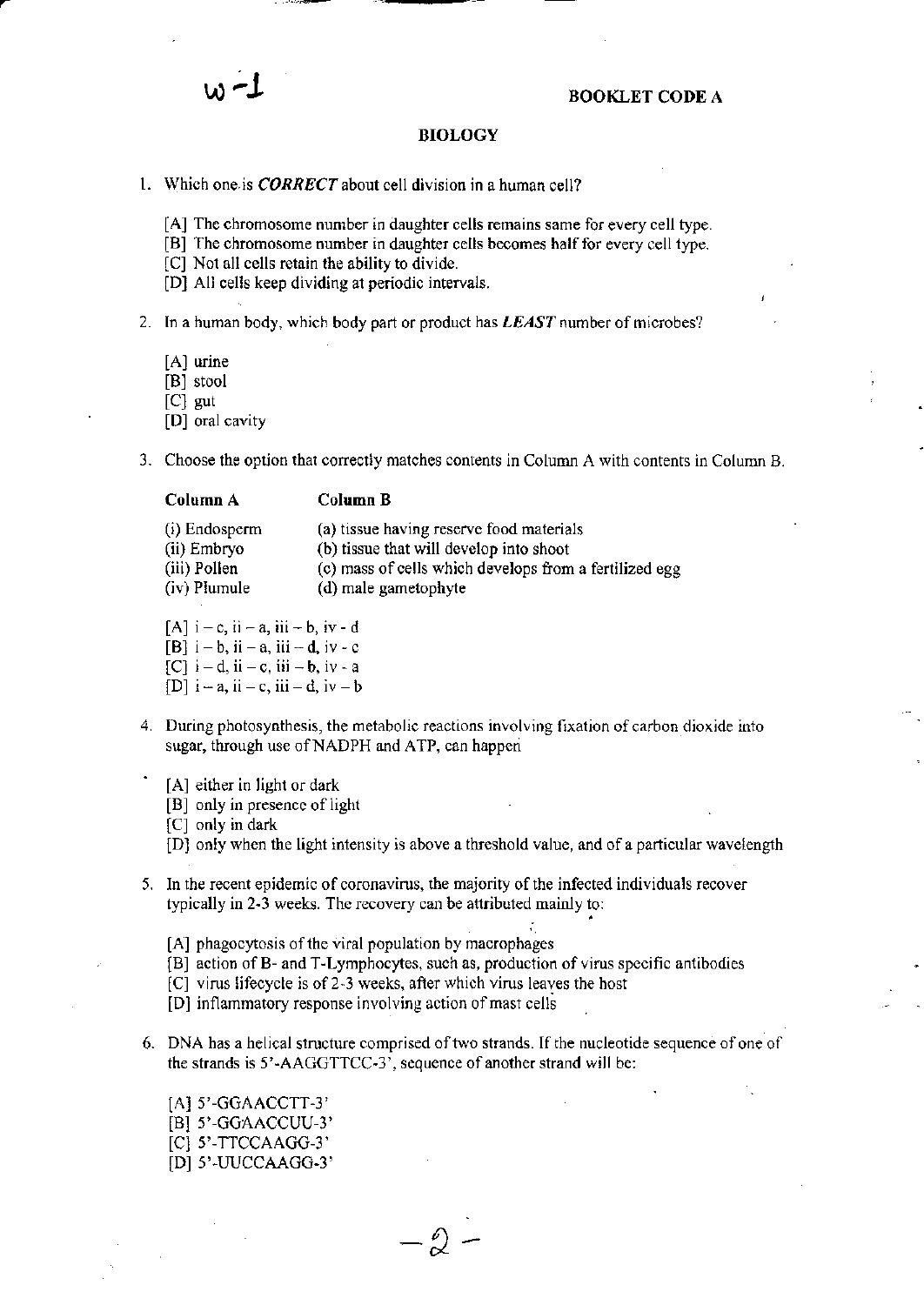## $\omega - 1$  BOOKLET CODE A

### BIOLOGY

- 7. Which one of the following enzyme is responsible for the conversion of caseinogen to solid casein which turns the milk to curd?
	- [A] Trypsin
	- [B] Renin
	- [C] Pepsin
	- [D] Rennin

8. The process of transfer of genctic material from bacteriophage to bacteria is known as

- [A] Conjugation
- [B] Transformation
- [C] Transduction
- [D] Conduction

9. The enzyme lipase that catalyzes the hydrolysis of fats is secreted in

- [A] Stomach
- [B] Gallbladder
- [C] Pancreas
- [D] Small Intestine

10. The smallest and largest bones in the human body are, respectively

- [A] Incus and Humor
- [B] Stapes and Femur
- [C] Stapes and Humor
- [D] Incus and Femur

11. Which of the following vitamins can be primarily obtained from animal food?

 $\overline{3}$  –

÷,

- [A] VitaminB2
- [B] VitaminB6
- [C] VitaminB9
- [D] Vitamin B12

12. Which of the following cells are  $NOT$  found in xylem?

- [A] Fibers
- [B] Sieve tubes
- [C] Vessels
- [D] Parenchyma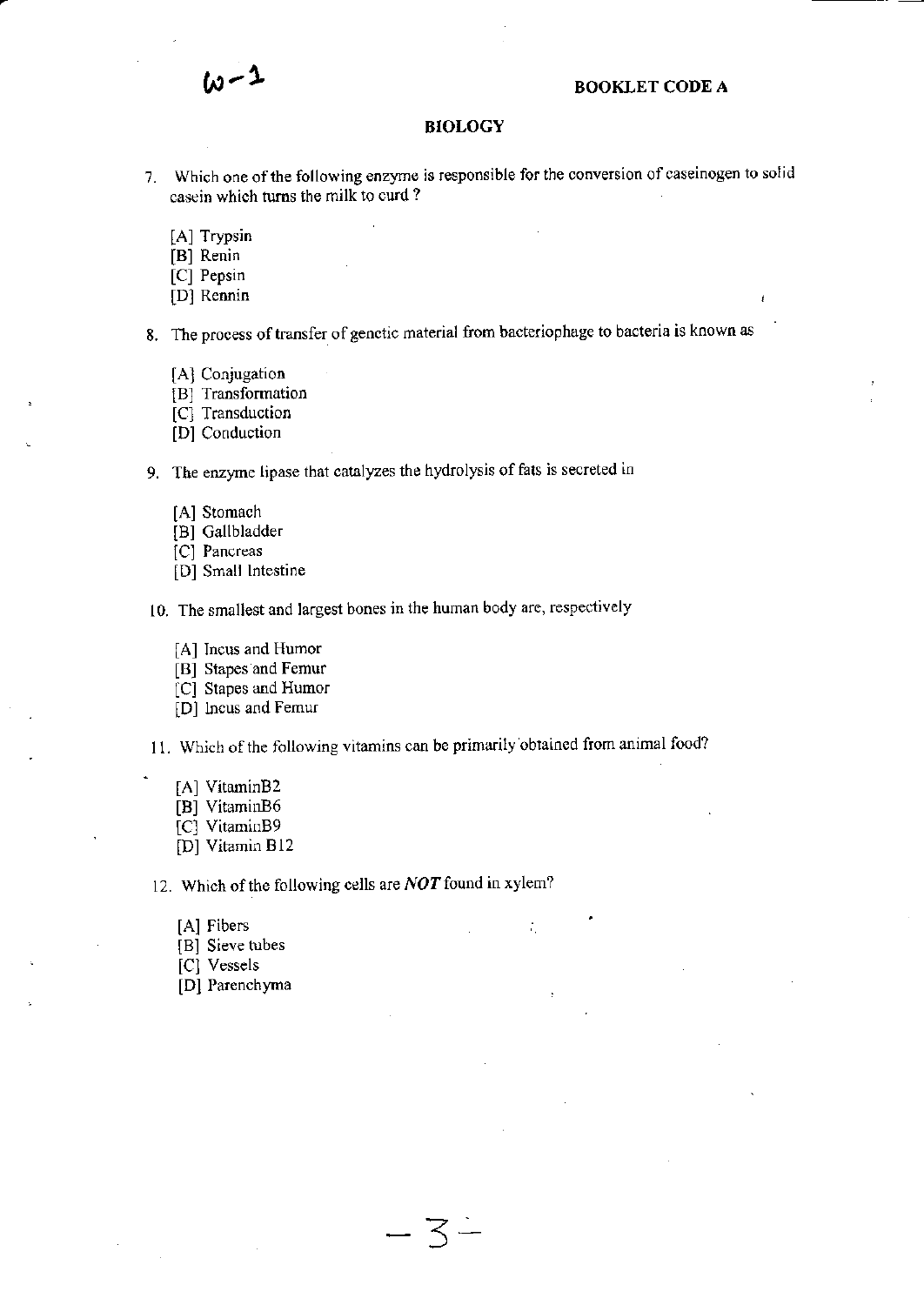# w-! BOOKLET CODE <sup>A</sup>

### BIOLOGY

- 13. Choose the option that correctly matches the biomolecules in Column A with the category it belongs in Column B.
	- Column A
	- (i) Collagen
	- (ii) Carotenoid
	- (iii) Cellulose
	- (iv) Chain of Cytidine monophosphate (d) Carbohydrate
	- [A]  $i-d$ , ii. c, iii. a, iv. b
	- [B]  $i c$ , ii  $a$ , iii  $-d$ , iv  $-b$
	- $[C]$  i-b, ii-b, iii -d, iv-a
	- $[D]$  i-d, ii-c, iii-b, iv-a
- 14. In an enzyme catalyzed biochemical reaction, with increase in substrate concentration, the rate of reaction will:
	- [A] increase till it reaches it maximum velocity
	- [B] decrease exponentially and then linearlytill jt stops
	- [C] not change
	- [D] increase at a constant value
- 15. Choose the option that correctly matches the taxonomic group in Column A with the features in Coiumn B.
	- Column A Column B<br>(i) Echinodermata (a) aceolomates (i) Echinodermata (ii) Mammals (b) joint appendages (iii) Arthropoda (c) viviparous (iv) Platyhelminthes (d) water vascular system
	-
	- [A] i-c, ii a, iii d, iv c<br>[B] i-b, ii c, iii d, iv a  $[C]$  i-d, ii - c, iii - b, iv - a
	- [D]  $i-d$ ,  $ii-a$ ,  $iii-c$ ,  $iv-b$
- 16. The two (right and left) ventricles of a four-chambered human heart will pump blood primarily to:
	- [A] kidney and liver
	- [B] brain and kidney
	- [C] brain and digestive system
	- [D] lungs and body parts
- 17. A reflex action involves signal transmission through multiple components of neural system. Arrange components in order, starting from sensing stimulus to the involuntary response:

<sup>1</sup> +t1

- (i) motor neuron (ii) dorsal root ganglion (iii) afferent (receptor) neuron (iv) efferent neuron  $(effector)$   $(v)$  spinal cord
- $[A]$  iii, ii,  $v, i, iv$  $[B]$  iii,  $v$ , iv, ii, i  $[C]$  i, iii, ii,  $v$ , iv [D] iii,  $v$ , ii, iv, i

### Column B

- (a) Seoondary metabol ite (b) Nucleic acid (c) Protein
-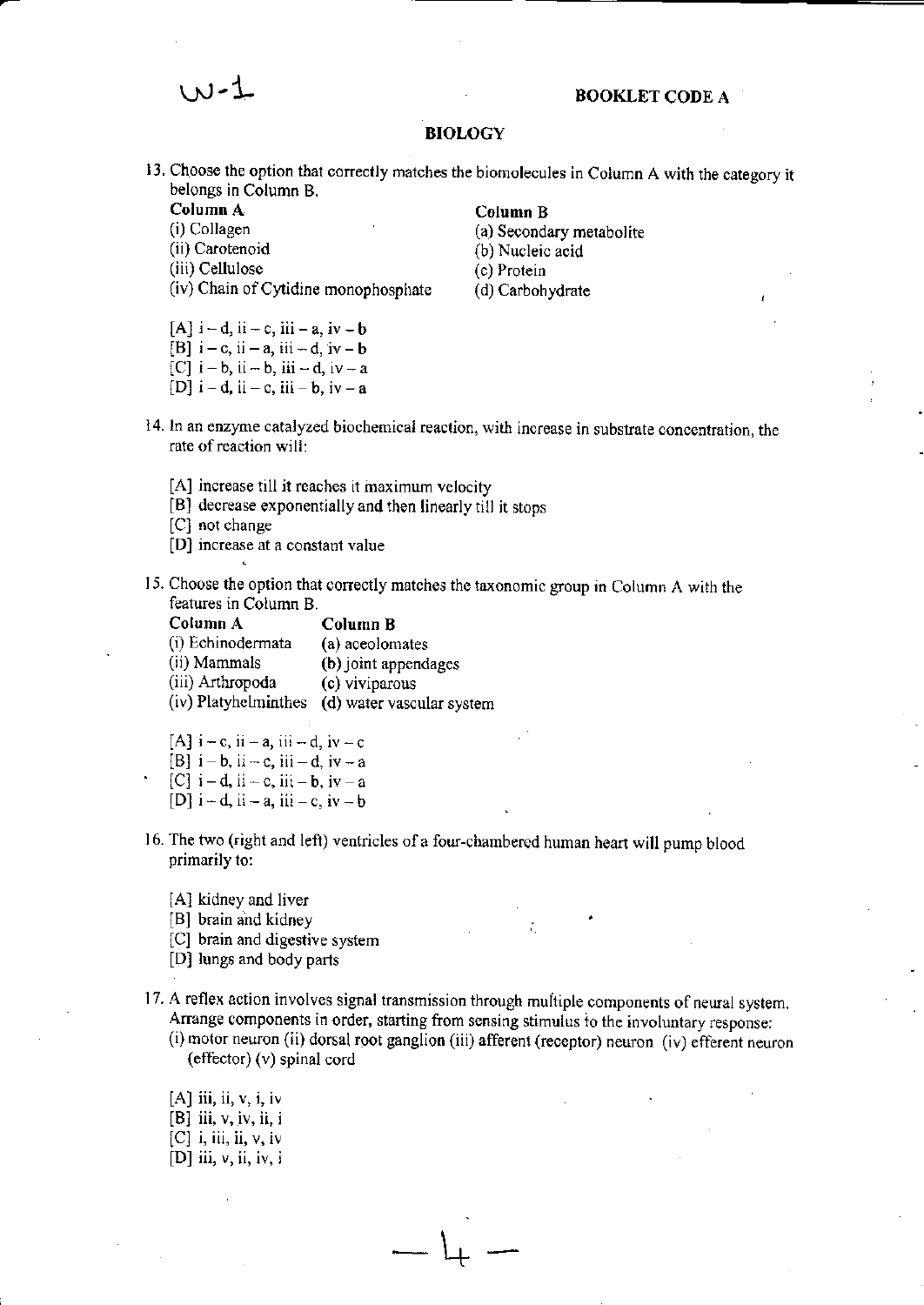

### **BIOLOGY**

I8. ln a dihybrid cross between a double heterozygous female & a double homozygous recessive male, the frequency of recombinants (among offsprings) for a pair of *completely* linked traits will be:

IAI s0%

- [B] approximately 33%
- [C] approximately 25%
- $[D]0%$
- 19. Darwin observed variety of finches on Galapagos island, located off west coast of South America, which led him to propose;

[A] these finches acquired the traits from other birds of the island by inter-species crossing

[B] such finches already existed on mainland, and several of them migrated to those islands

 $[C]$  finches are the only species showing highest natural diversity among animals

- [D] the adaptations in the beaks which provided better fitness were narurally selected
- 20. Choose the option that matches the type of interaction in Column A with the description in Column B.

| Column B                                                   |
|------------------------------------------------------------|
| (a) one species is benefited while the other is unaffected |
| (b) one species is harmed whereas the other is unaffected  |
| (c) both the species benefit                               |
| (d) one species benefits at the cost of another            |
|                                                            |

- $[A]$  i c, ii a, iii b, iv d
- $[B]$  i d, ii a, iii b, iv c
- $[C]$  i b, ii c, iii a, iv d
- $[D]$  i c, ii d, iii a, iv b
- 21. The correct contribution of nephrological processes during formation of urine in human . kidneys is given by:

 $[A]$  glomerular filtration + tubular reabsorption + tubular secretion

[B] glomerular filtration - tubular rcabsorption - tubular secretion

 $[C]$  glomerular filtration + tubular reabsorption - tubular secretion

 $[D]$  glomerular filtration - tubular reabsorption + tubular secretion

22. Match these cells with respective organs

| (i) Kupffer Cells   | (a) Pancreas |
|---------------------|--------------|
| (ii) Purkinje Cells | (b) Bone     |
| (iii) Osteoclasts   | (c) Liver    |
| (iv) Acinar Cells   | (d) Brain    |

 $[A]$  i - c, ii - a, iii - b, iv - d  $[B]$  i - d, ii - a, iii - b, iv - c  $[C]$  i - b, ii - c, iii - a, iv - d

 $[D]$  i - c, ii - d, iii - b, iv - a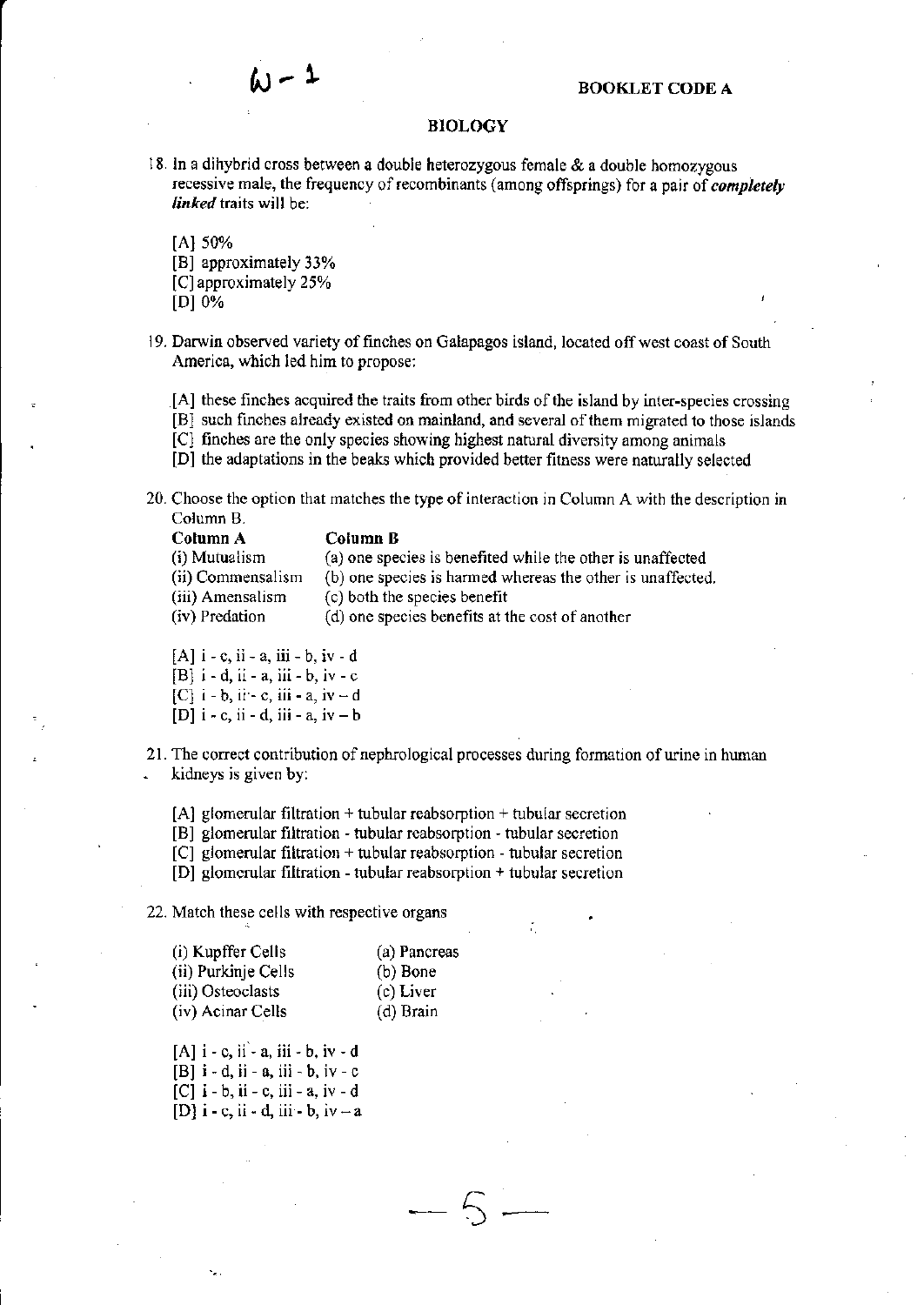### **BIOLOGY**

23. Which one is ODD based on etiology of the disease?

- [A] Hepatitis B
- [B] Typhoid
- [C] Plague
- [D] Dysentery

24. Which form of symmetry marks the beginning of body plans of animals?

- [A] Spherical symmetry
- [B] Radial symmetry
- [C] Bilateral symmetry
- [D] Asymmetry
- 25. Phototropism is the response of plants to light. This happens because of the action of which plant hormone?

6

- [A] Gibberellins
- [B] Cytokinins
- [C] Auxin
- [D] Abscisic acid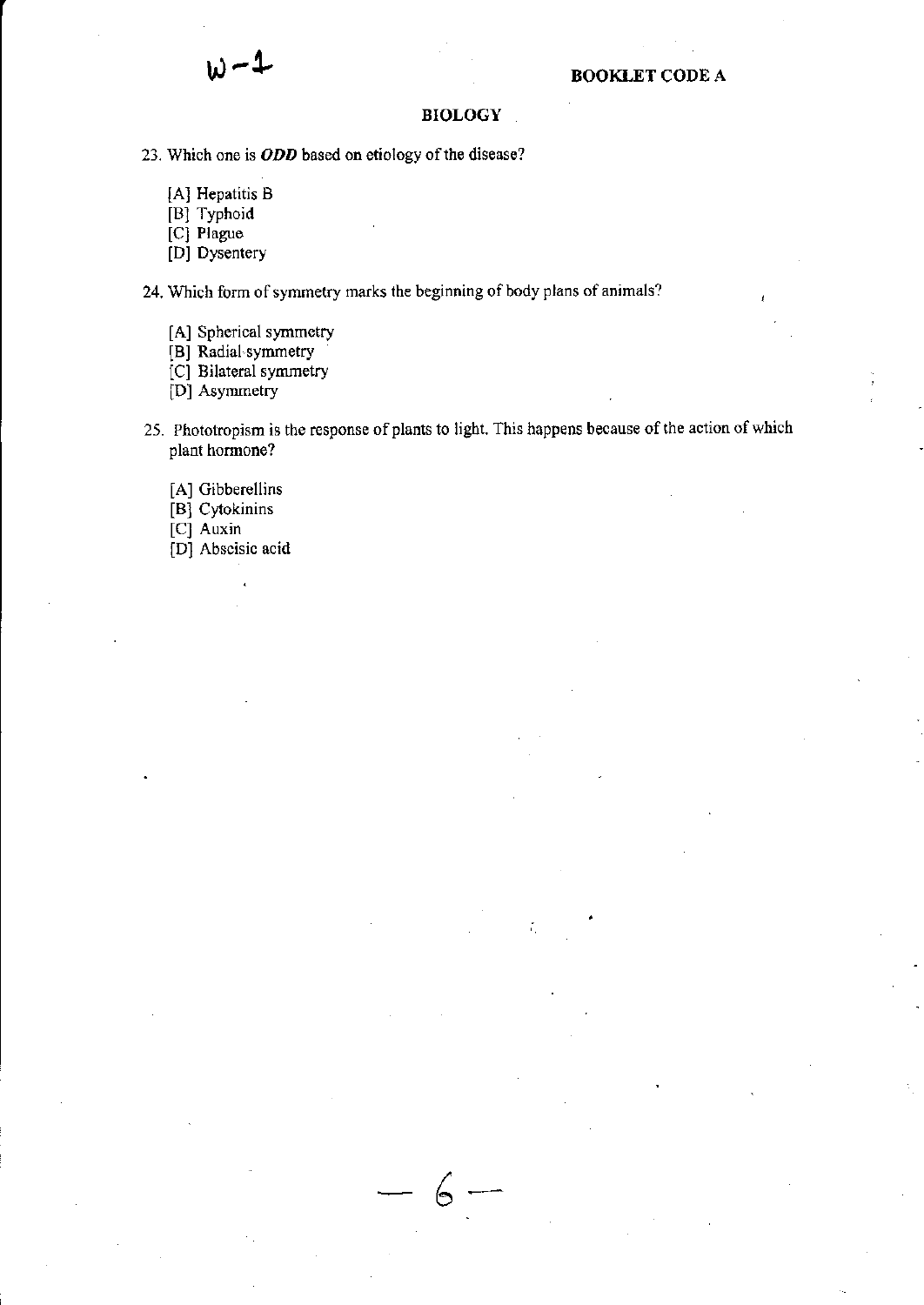$$
\omega^{-1}
$$

### **CHEMISTRY**

- 26. If NaCl is doped with  $10^{-4}$  mol % of SrCl<sub>2</sub>, the concentration of cation vacancies will be (N<sub>A</sub>  $= 6.02 \times 10^{23}$  mol<sup>-1</sup>)
	- [A]  $6.02 \times 10^{16}$  mol<sup>-1</sup> [B]  $6.02 \times 10^{17}$  mol<sup>-1</sup> [C]  $6.02 \times 10^{14}$  mol<sup>-1</sup> [D]  $6.02 \times 10^{15}$  mol<sup>-1</sup>

27. The correct order of bond order values among the following

(a) NO<sup>+</sup> (c) NO<sup>+</sup> (d) NO<sup>2+</sup> (e) NO<sup>2+</sup>

[A] $a < d < c < b < e$ [B]  $d=b < a < e < c$ 

 $[C]$  e $\leq a \leq d = c \leq b$ 

 $[D]$  b < c < d < a < e

28. The element with atomic number 117 is placed in which of the following family

[A] Alkali Metals

[B] Alkaline Earth Metals

[C] Coinage Metals

[D] Halogens

29. A common test for identifying a nitrate ion is a "brown ring" test. Composition of the complex formed is:

[A] [Fe(H<sub>2</sub>O)<sub>3</sub>(NO<sub>2</sub>)<sub>3</sub>] [B]  $[Fe(H<sub>2</sub>O)<sub>6</sub>](NO)<sub>2</sub>$ [C] [Fe(H<sub>2</sub>O)<sub>4</sub>(SO<sub>4</sub>)<sub>2</sub>](NO<sub>2</sub>) [D] [Fe(H<sub>2</sub>O)<sub>5</sub>(NO)]SO<sub>4</sub>

30. The unit cell with crystallographic dimensions a=b≠c,  $\alpha = \beta = \gamma = 90^{\circ}$  is

[A] Orthorhombic [B] Tetragonal [C] Hexagonal [D] Cubic

31. Which of the following molecules can act as an oxidizing as well as reducing agent?

 $-$  +

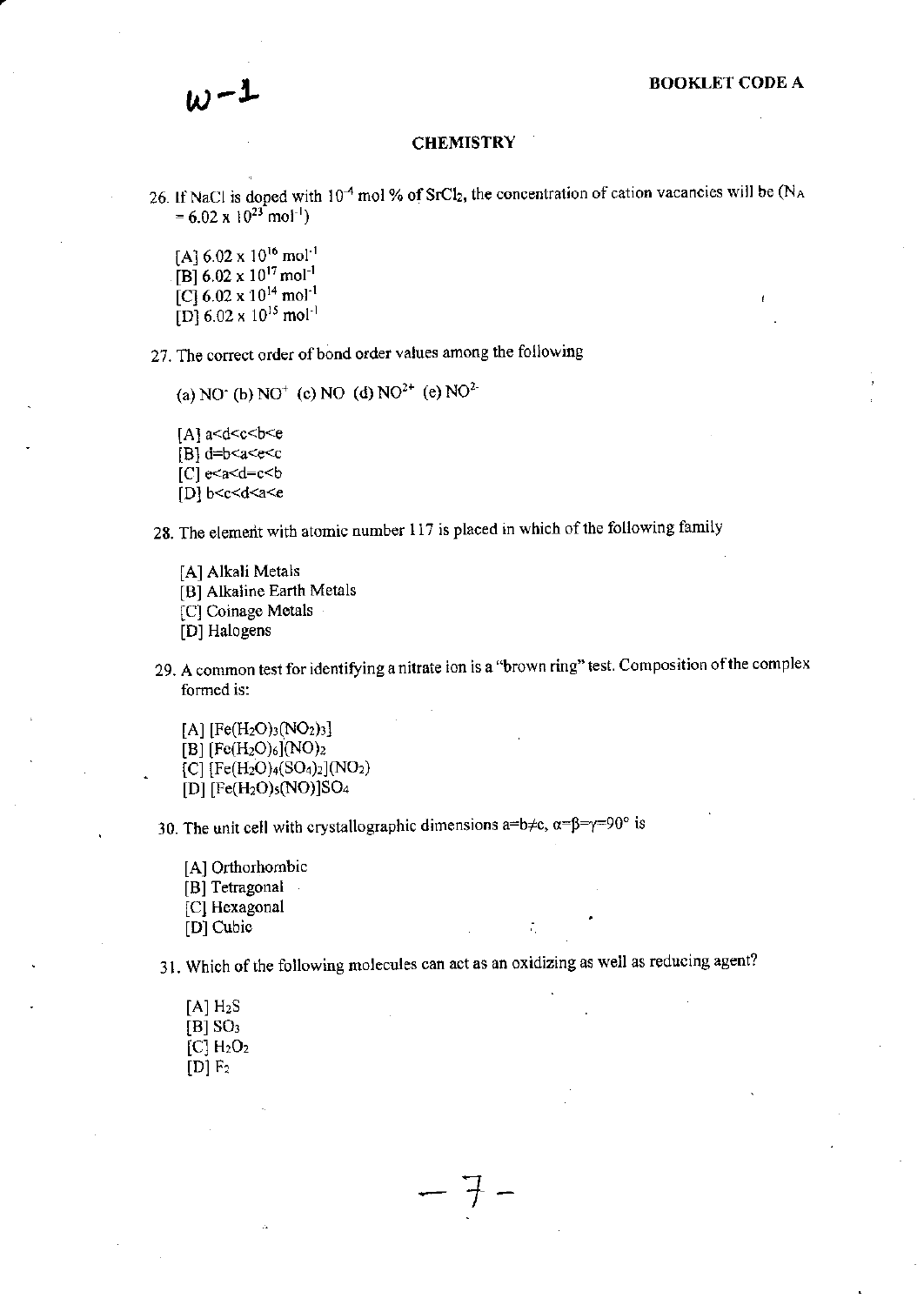### **CHEMISTRY**

- 32. A 0.0020 M aqueous solution of an ionic compound  $Co(NH<sub>3</sub>)<sub>5</sub>(NO<sub>2</sub>)Cl$  freezes at  $-0.00732$  °C. Number of moles of ions which 1 mol of ionic compound produces on being dissolved in water will be  $(k_f = -1.86 \degree C/m)$ 
	- $[A]$  1
	- $[B]$  2
	- $|C|$  3
	- $[D]$  4
- 33. In an atom an electron is moving with a speed of 600 m/s with an accuracy of 0.005%. Certainty with which the position of the electron can be located is  $(h = 6.6 \times 10^{-34} \text{ kg m}^2 \text{ s}^{-1})$ , mass of electron,  $e_m = 9.1 \times 10^{-31}$  kg)
	- [A]  $1.52 \times 10^{-4}$  m [B]  $5.10 \times 10^{-3}$  m [C]  $1.92 \times 10^{-3}$  m  $[D]$  3.84 x 10<sup>-3</sup> m
- 34. Pure benzene freezes at 5.3 °C. A solution of 0.223 g of phenyl acetic acid (C6H<sub>5</sub>CH<sub>2</sub>COOH) in 4.4 g of benzene ( $K_f$  = 5.12 K kg mol<sup>-1</sup>) freezes at 4.47 °C. From the observation one can conclude that:
	- [A] phenyl acetic acid dimerizes in benzene
	- [B] phenyl acetic acid undergoes complete ionization in benzene
	- [C] phenyl acetic acid exists as such in benzene
	- [D] phenyl acetic acid undergoes partial ionization in benzene
- 35. The radius of first Bohr orbit of hydrogen atom is 0.529 Å. Calculate the radius of the third orbit of He<sup>+</sup> ion
	- $[A]$  1.59 Å [B]  $1.41 \text{ Å}$  $[C]$  0.705 Å [D]  $2.38 \text{ Å}$
- 36. As  $O_{2(1)}$  is cooled at 1 atm, it freezes at 54.5 K to form Solid I. At a lower temperature, Solid I rearrange to Solid II, which has a different crystal structure. Thermal measurements show that for the phase transition of Solid I to II,  $\Delta H = -743$ . 1; J/mol, and  $\Delta S = 17.0$  J/K<sup>-1</sup> mol<sup>-1</sup>. At what temperature are solids I and II in equilibrium?

 $\mathcal{S}$  .

 $[A]$  53.4 K  $[B] 2.06 K$  $[C]$  31.5 K [D]  $43.7 K$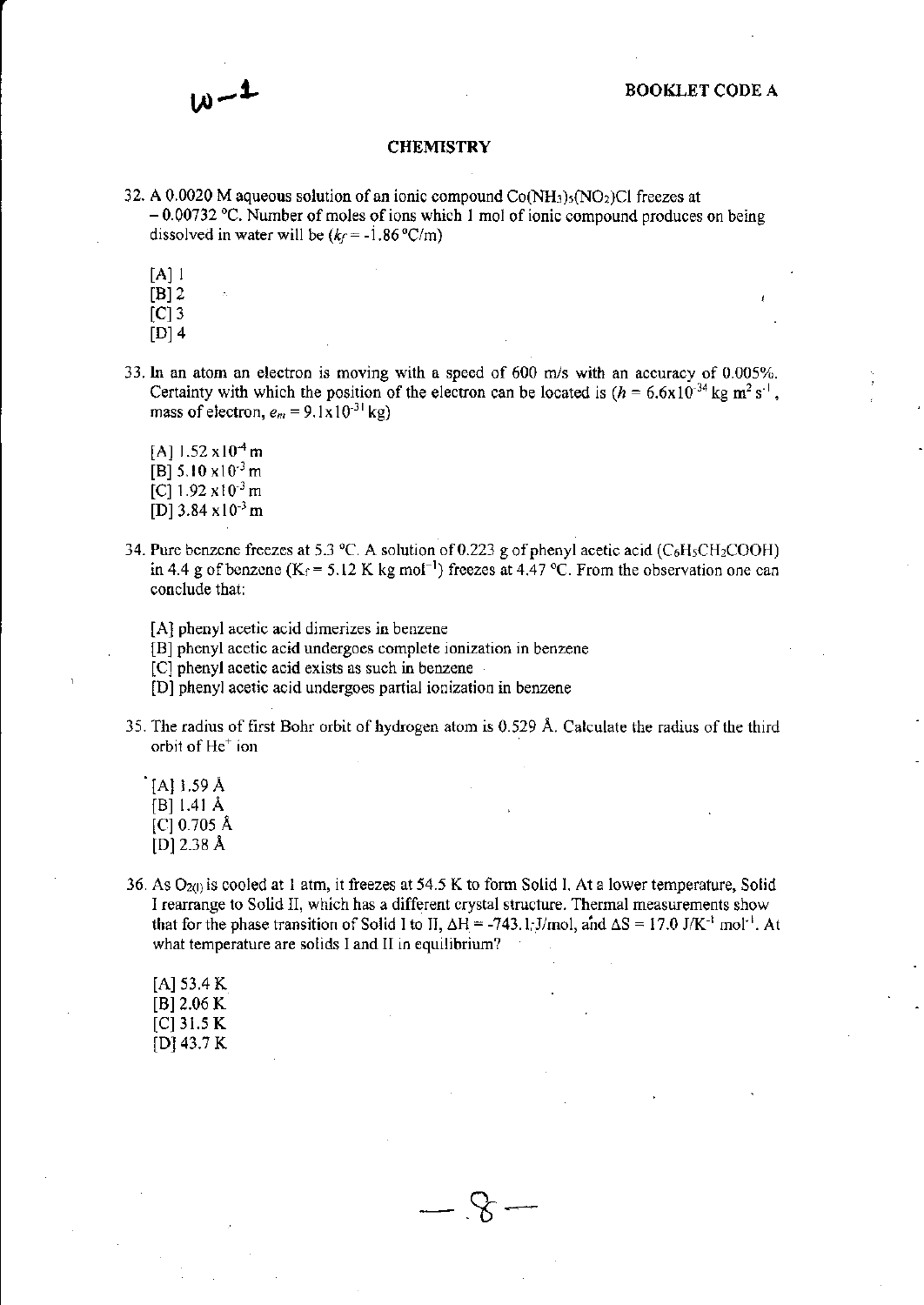### **CHEMISTRY**

### 37. The emf of Daniell cell at 298 K is  $E_1$ .

### $Zn|ZnSO_4(0.01 M)||CuSO_4(1.0 M)|Cu$

When the concentration of  $ZnSO<sub>4</sub>$  is 1.0 M and that of  $CuSO<sub>4</sub>$  is 0.01 M, the emf changed to  $E_2$ . What is the relation between  $E_1$  and  $E_2$ ?

 $[A]$  E<sub>1</sub> = E<sub>2</sub> [B]  $E_1 < E_2$  $[C]$  E<sub>1</sub> > E<sub>2</sub>  $[D] E = 0 \neq E_2$ 

- 38. The de-Broglie wavelength of an electron is 66 nm. The velocity of the electron is  $(h = 6.6 \times 10^{-34} \text{ kg m}^2 \text{ s}^{-1}, \text{m} = 9.0 \times 10^{-31} \text{ kg})$ 
	- [A]  $1.84x10^4$  ms<sup>-1</sup> [B] 1.1x10<sup>6</sup> ms<sup>-1</sup> [C]  $5.4x10^3$  ms<sup>-1</sup> [D]  $1.1x10^4$  ms<sup>-1</sup>
- 39. By whal factor does the rms speed of ary ideal gas change when the temperature is increased from 100 °C to 200 °C?
	- $[A]$  1.0  $[B] 2.0$  $|C|$  1.13  $[D]$  4.0
- 40. If all the lattice points of an FCC structure are occupied by uniform hard spheres that touch each other, the fraction of volume occupied is

| [A] | $\pi\sqrt{3}$<br>8 |
|-----|--------------------|
| [B] | $\pi\sqrt{3}$<br>7 |
| ſС] | $\pi\sqrt{2}$<br>6 |
| [D] | π<br>6             |

41. 1 mg of  $Na^{24}$  was injected into the blood of a patient. How long will it take for the radio activity to fall to  $10\%$  of the initial value? Half-life of Na<sup>24</sup> is 14.8 Hours.

> $-\dot{q}$   $-$ I

[A] 23.49 Hours [B] 68.23 Hours [C] 73.75 Hours [D] 49.19 Uours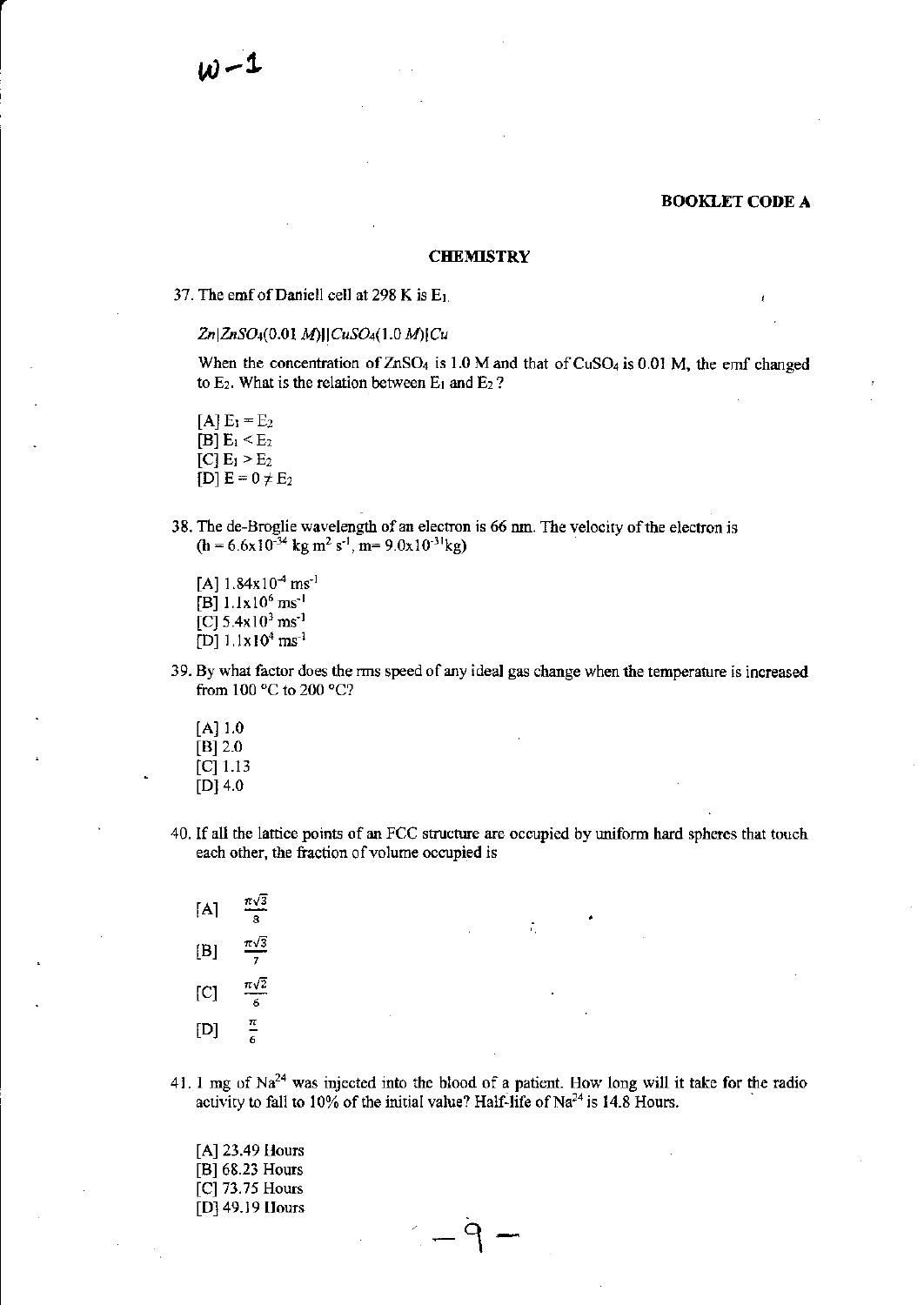$\mathbf{X} + \mathbf{Y}$ 

 $KOH$  -

### **CHEMISTRY**

42. Which one of the following electrophilic substitution reaction on benzene is reversible

- [A] Nitration [B] Sulfonation
- [C] Halogination
- [D] Acylation

43. The products  $X$  and  $Y$  in the following reaction are



44. Which of the following reaction does not involve the formation of ether.



45. Which of the following is antiaromatic according to Huckel rule?

 $-10-$ 

÷.

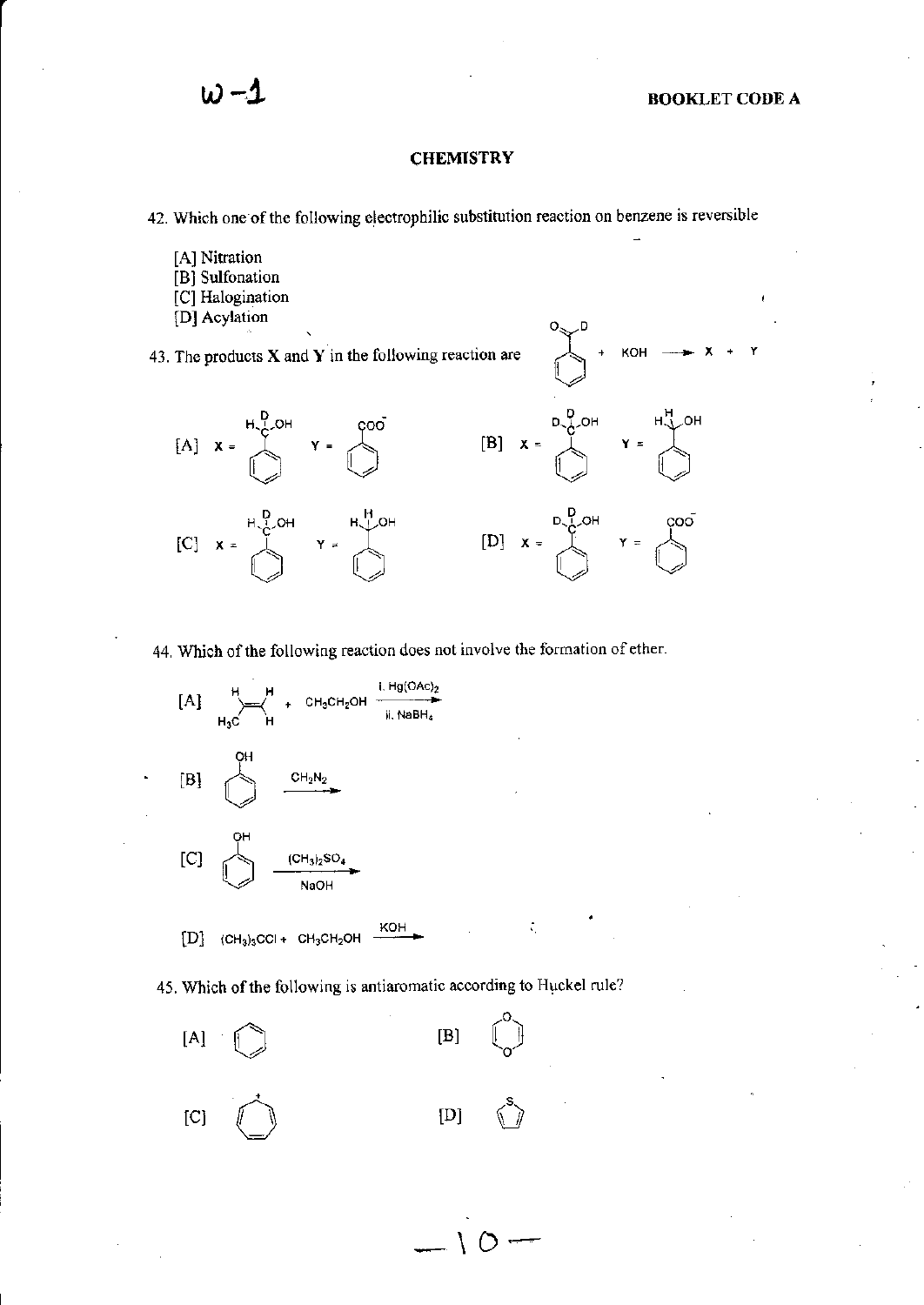### **CHEMISTRY**

i. Br<sub>2</sub>, P ii. KCN 46. Find the product X in the following  $CH<sub>3</sub>COOH$ x reaction iii.  $H_3O^4$ 

- [A] Succinic acid
- [B] Malonic acid

[C] Glyconic acid

[D] a-hydroxy propionic acid

47. The correct order of acidic nature of the given compounds is



48. The IUPAC name of the following compound is

[A] 5-(bromomethyl)-1-chloro-2-methylheptane

[B] 2-ethyl-5-methyl-1-bromo-6-chlorohexane

[C] 3-(chloromethyl)-6-(bromomethyl)heptane

[D] 1-bromo-6-chloro-2-methyl-5-ethylhexane

- 49. The artificial sweetener "Aspartame" is methyl ester of the following dipeptide

[A] Lysine and Phenyl alanine

[B] Phenyl alanine and Aspartic acid

[C] Aspartic acid and Lysine

[D] Glutamine and Aspartic acid

50. When CH<sub>2</sub>=CH-CH<sub>2</sub>-COOH is reduced with LiAlH<sub>4</sub>, the compound obtained will be

 $-11-$ 

[A]  $CH_2=CH-CH_2-CH_2OH$  $[B]$  CH<sub>3</sub>-CH<sub>2</sub>-CH<sub>2</sub>-CH<sub>2</sub>OH  $[C]$  CH<sub>3</sub>-CH<sub>2</sub>-CH<sub>2</sub>-CHO  $[D] CH<sub>3</sub>-CH<sub>2</sub>-CH<sub>2</sub>-COOH$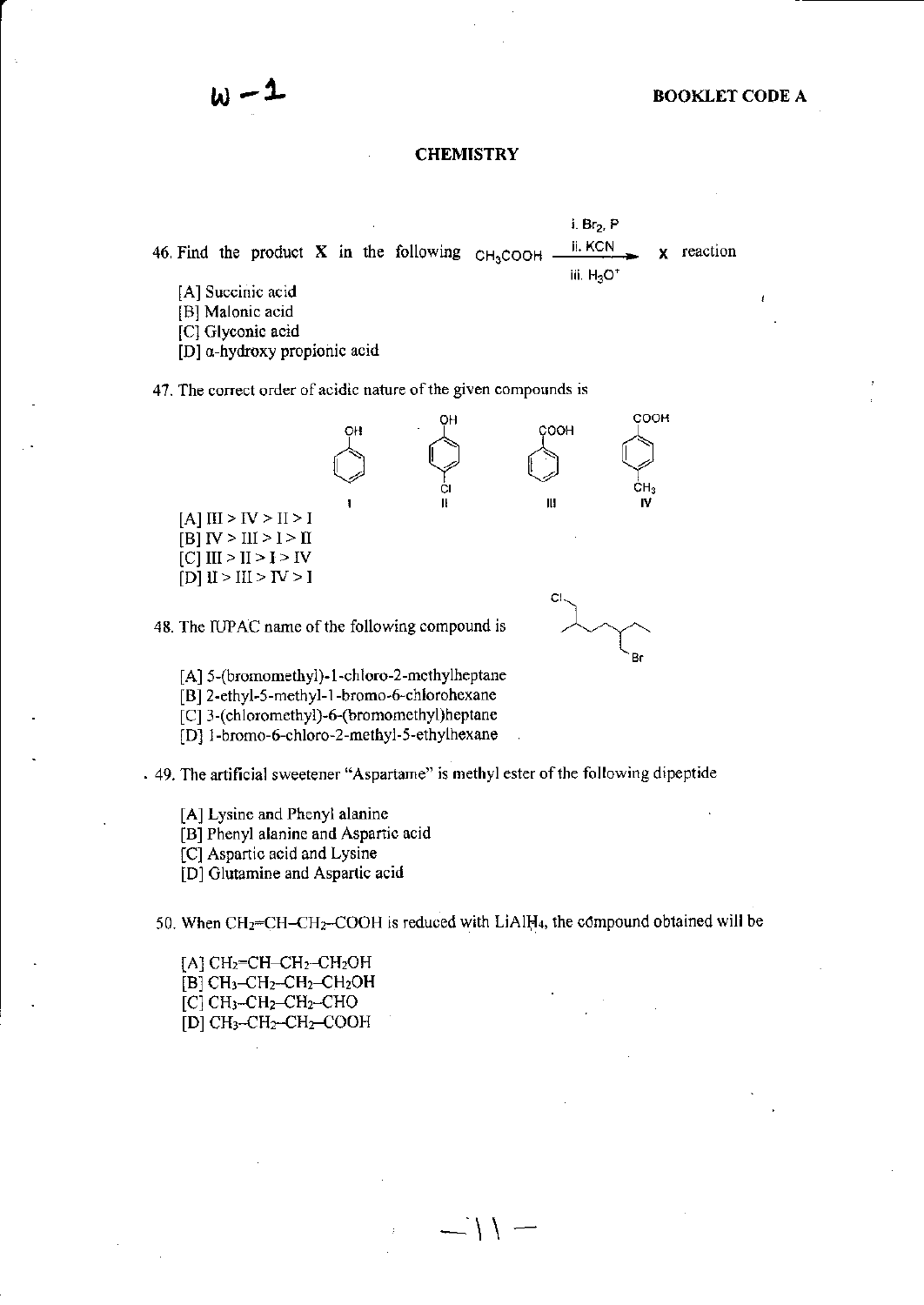### **MATHEMATICS**

- 51. Let two-sets  $A$  and  $B$  have  $m$  and  $n$  elements, respectively. If the total number of subsets of A is 56 more than the total number of subsets of B, then  $(m, n)$  is
	- $[A] (7,6)$
	- $[B]$  (6,3)
	- $[C] (5,1)$
	- $[D]$  (8,7)
- 52. Let R be the relation defined on the set of all real numbers such that  $R = \{(x, y) :$  $\csc^2 x - \cot^2 y = 1$ . Then R is
	- [A] reflexive and symmetric but not transitive
	- [B] reflexive and transitive but not symmetric
	- [C] symmetric and transitive but not reflexive
	- [D] an equivalence relation
- 53. Let the quadratic equation  $p(x) = 0$  with the real coefficients have purely imaginary roots. Then the equation  $p(p(x)) = 0$  has
	- [A] only purely imaginary roots
	- [B] all real roots
	- [C] two real and two purely imaginary roots
	- [D] neither real nor purely imaginary roots
- 54. The system of equations  $\alpha x + y + z = \alpha + 1$ ,  $x + \alpha y + z = \alpha 1$  and  $x + y + \alpha z = \alpha 1$ has no solution, for  $\alpha$  equals to
	- $[A]-1$  $|B| -2$  $[C]$  2  $[D]$  1
- 55. If  $f: \mathbb{R} \to \mathbb{R}$  satisfies  $f(x + y) = f(x) + f(y)$ , for all  $x, y \in \mathbb{R}$  and  $f(1) = 7$  then  $\sum_{r=1}^{n} f(r)$  is

 $-12-$ 

[A] 
$$
\frac{7(n+1)}{2}
$$
  
\n[B] 
$$
\frac{7n}{2}
$$
  
\n[C] 
$$
\frac{7n(n+1)}{2}
$$
  
\n[D] 
$$
7n(n+1)
$$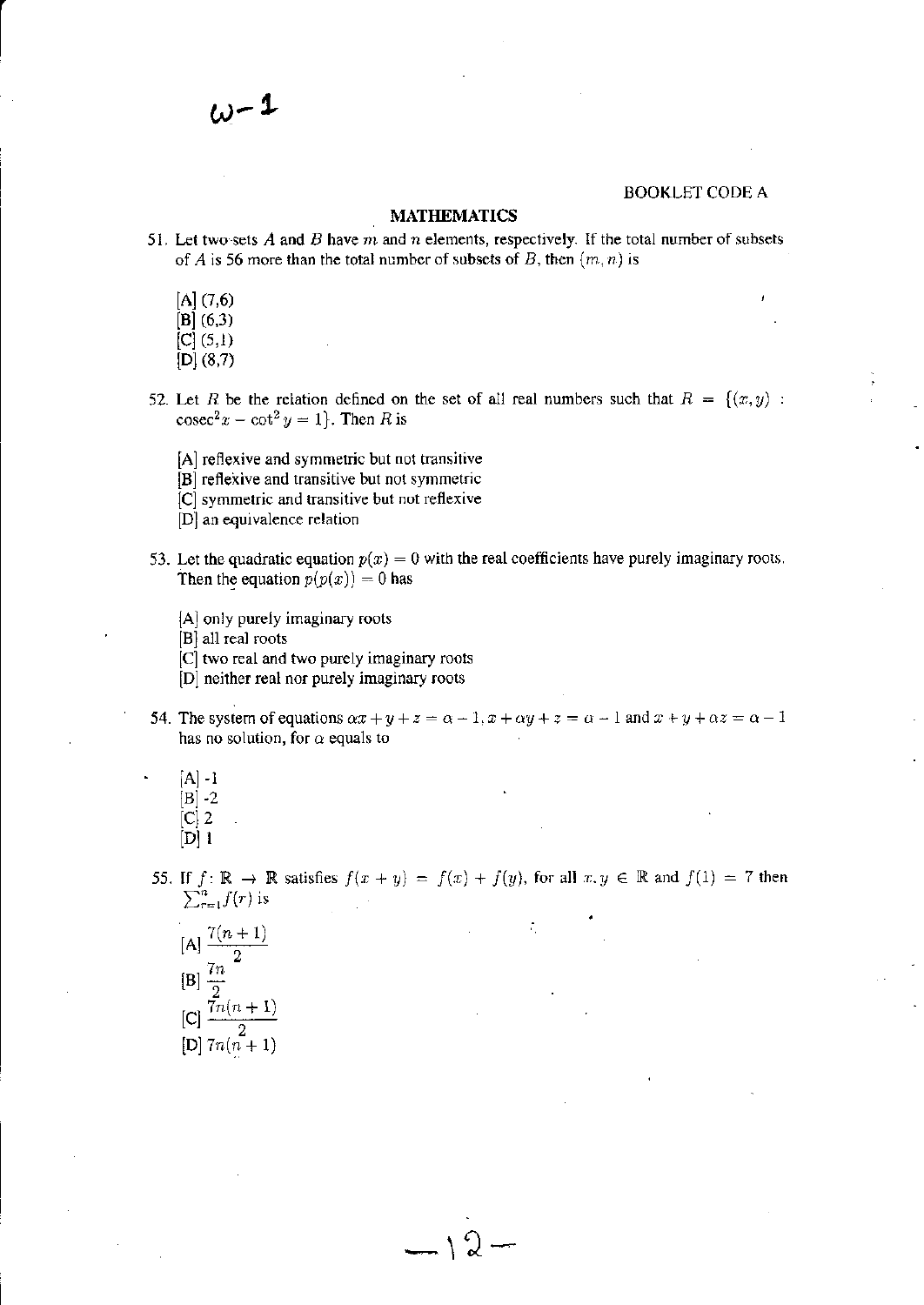- 56. If  $z_1$  and  $z_2$  are two non-zero complex numbers such that  $|z_1 + z_2| = |z_1| + |z_2|$ , then  $arg(z_1) - arg(z_2)$  is equal to
	- [A]  $-\frac{\pi}{\pi}$ <br>[B]  $-\frac{\pi}{2}$ <br>[C]  $\frac{\pi}{2}$ <br>[D] 0

57. The remainder when  $2^{2020}$  is divided by 31 is

 $[A]$  5  $[B]$  3  $\begin{array}{c} \left[ \mathbf{C} \right] \mathbf{1} \\ \left[ \mathbf{D} \right] \mathbf{7} \end{array}$ 

58. If  $A = \begin{bmatrix} i & -i \\ -i & i \end{bmatrix}$  and  $B = \begin{bmatrix} 1 & -1 \\ -1 & 1 \end{bmatrix}$  then  $A^{2n}$  is equal to

- [A]  $(-1)^n 2^{2n-1}B$ <br>
[B]  $(-1)^n 2^{2n}B$ <br>
[C]  $(-1)^n 2^nB$ <br>
[D]  $(-1)^n 2^{2n+1}B$
- 59. In the binomial expansion of  $(a b)^n$ ,  $n \ge 0$ , if the sum of 5<sup>th</sup> and 6<sup>th</sup> terms is zero then  $\frac{a}{b}$ is equal to
	- $[A] \frac{5}{n-4}$ [B]  $\frac{n-4}{5}$ [C]  $\frac{6}{n-5}$ [D]  $\frac{n-5}{6}$
- 60. The number of integer values of k, for which the equation  $4\cos x 3\sin x = 2k 3$  has a solution; is

 $-13-$ 

- $[A]$  6  $\begin{bmatrix} B & 5 \\ C & 7 \end{bmatrix}$
- $[D]$  4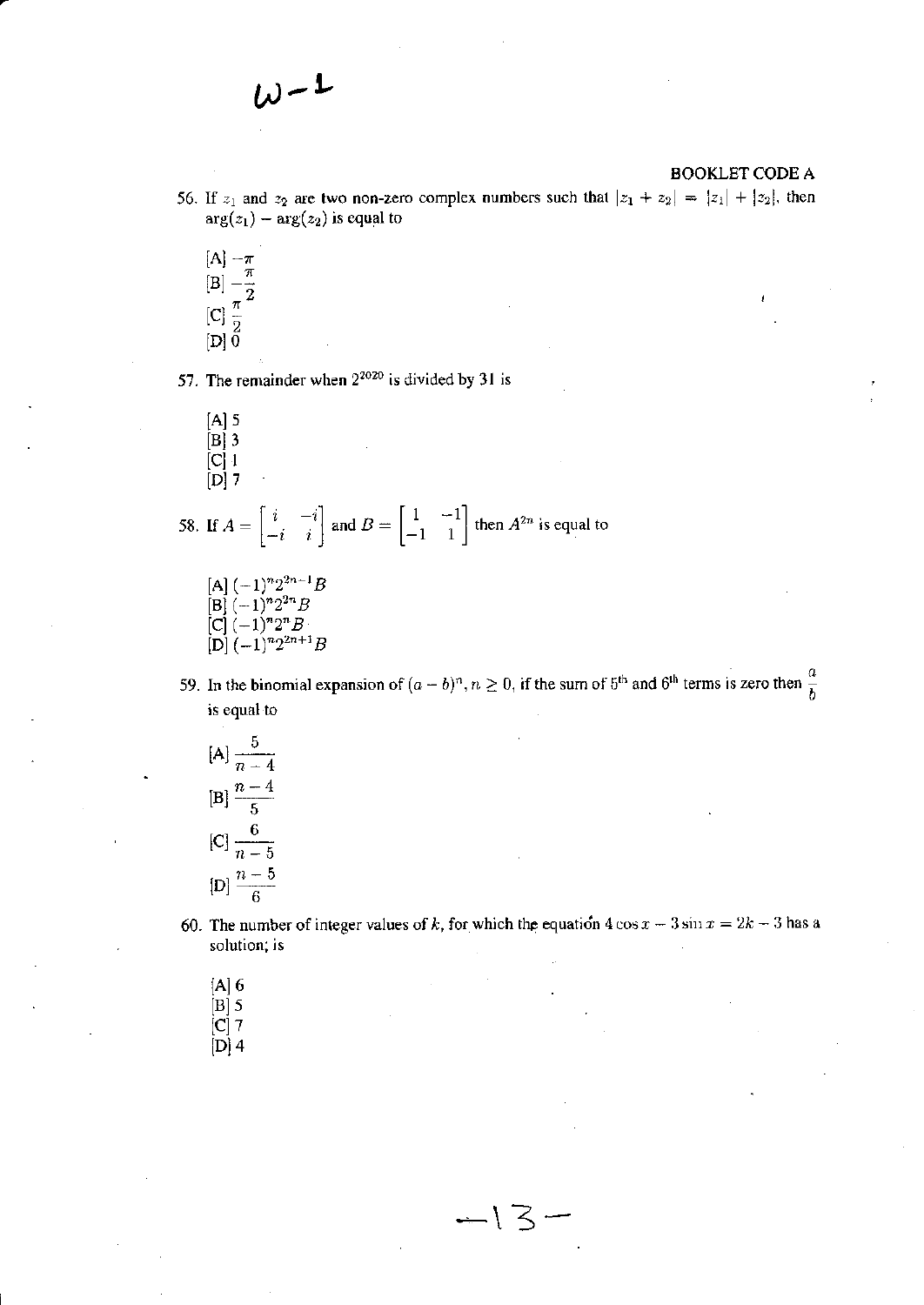61. If 
$$
f_k(x) = \frac{1}{k} (\sin^k x + \cos^k x)
$$
, for all  $x \in \mathbb{R}$  and  $k \ge 1$ , then  $f_4(x) - f_6(x)$  is equal to  
\n[A]  $\frac{1}{6}$   
\n[B]  $\frac{1}{3}$   
\n[C]  $\frac{1}{4}$   
\n[D]  $\frac{1}{12}$ 

62. The largest interval for which  $x^{12} - x^9 + x^4 - x + 1 > 0$  is

- $[A] -4 < x \leq 0$  $[B] 0 < x < 1$  $[C]$  - $\infty < x < \infty$  $[D] - 100 < x < 100$
- 63. Let a straight line  $L$  have intercepts  $a$  and  $b$  on the coordinate axes  $X$  and  $Y$ , respectively. If the axes are rotated through a given angle, keeping the origin fixed, the same line  $L$  has intercepts  $p$  and  $q$  on the axes  $X$  and  $Y$ , respectively then

[A] 
$$
a^2 + b^2 = p^2 + q^2
$$
  
\n[B]  $\frac{1}{a^2} + \frac{1}{b^2} = \frac{1}{p^2} + \frac{1}{q^2}$   
\n[C]  $a^2 + p^2 = b^2 + q^2$   
\n[D]  $\frac{1}{a^2} + \frac{1}{p^2} = \frac{1}{b^2} + \frac{1}{q^2}$ 

64. If the circles  $x^2 + y^2 + 5x - 6y - 1 = 0$  and  $x^2 + y^2 + ax - y + 1 = 0$  intersect orthogonally then the value of  $a$  is

[A] 
$$
\frac{6}{5}
$$
  
\n[B]  $\frac{5}{6}$   
\n[C]  $-\frac{6}{5}$   
\n[D]  $-\frac{5}{6}$ 

 $l_{\perp}$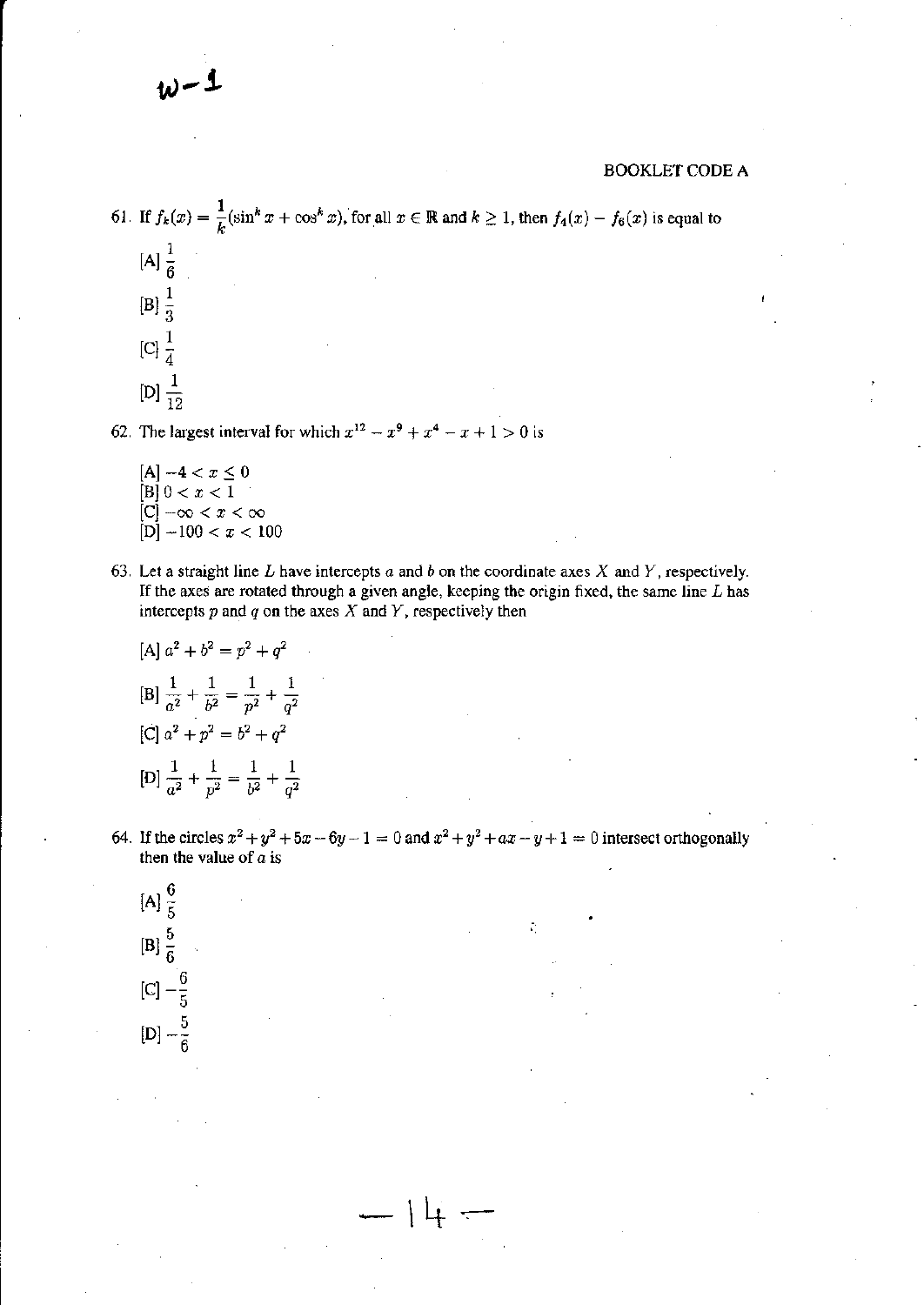65. The number of words that can be formed using the letters of the word EXAMINATION that start as well as end with N is



- [C] Harmonic Progression
- [D] no Progression
- 67. A letter is taken at random from the letters of the word MATHEMATICS and also a letter is taken at random from the letters of the word STATISTICS. The probability that they are the same letter is



68. Let [x] denote the greatest integer less than or equal to x. Then  $\lim_{x\to a}((a-x)+(x-a)+(a-x))$ 

- $[A]$  is equal to 0
- [B] is equal to  $a$
- [C] is equal to  $-a$
- [D] does not exist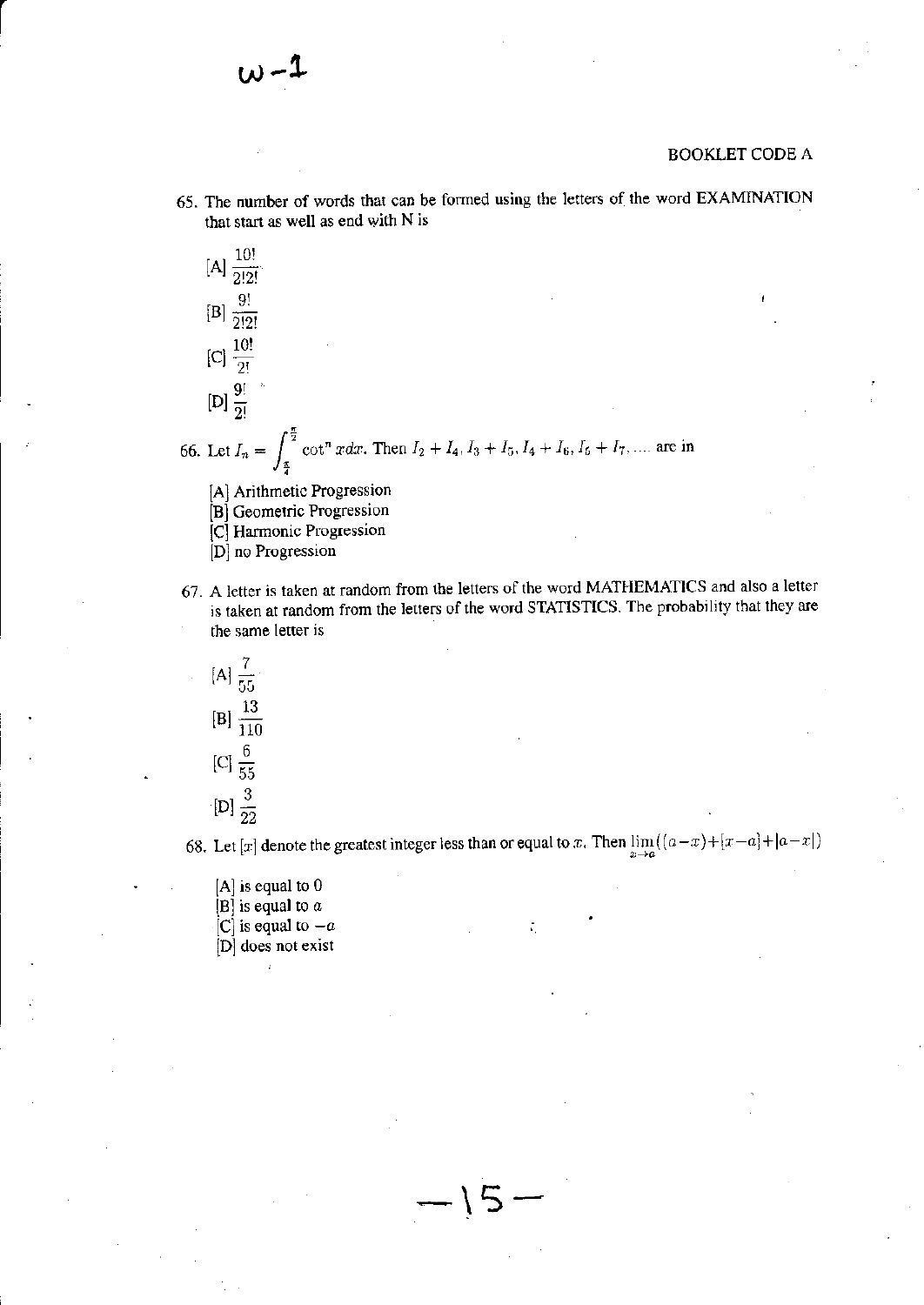- 69. The value of  $f(\frac{\pi}{4})$ , such that the function  $f(x) = \frac{\sin x \cos x}{\cos 2x}$  is continuous everywhere, is
	- $[A] \frac{1}{\sqrt{2}}$ [B]  $\sqrt{2}$ <br>[C]  $-\sqrt{2}$ <br>[D]  $\frac{1}{\sqrt{2}}$

70. The normal to the circle  $x^2 + y^2 - 2x - 2y = 0$  passing through (2, 2) is

[A]  $2x + y - 6 = 0$ [B]  $x = y$ <br>
[C]  $x + 2y - 6 = 0$ <br>
[D]  $x + y - 4 = 0$ 

71. If f is the inverse of a function g and  $g'(x) = \frac{2}{x^2 + 1}$  then  $f'(x)$  is equal to

 $\leftarrow \mathcal{C}$ 

[A] 
$$
\frac{x^2 + 1}{2}
$$
  
\n[B] x  
\n[C]  $\frac{2}{(f(x))^2 + 1}$   
\n[D]  $\frac{(f(x))^2 + 1}{2}$   
\n72.  $\int \sec^{-1} \sqrt{x} dx$  is equal to  
\n[A]  $x \sec^{-1} \sqrt{x} - \log(1+x) + C$   
\n[B]  $\sec^{-1} \sqrt{x} - \tan^{-1} \sqrt{x} + C$   
\n[C]  $x \sec^{-1} \sqrt{x} - \sqrt{x-1} + C$   
\n[D]  $x \sec^{-1} \sqrt{x} + \sqrt{x+1} + C$   
\n73.  $\int_{\frac{\pi}{6}}^{\frac{\pi}{3}} \frac{dx}{1 + \sqrt{\cot x}}$  is equal to  
\n[A]  $\frac{\pi}{12}$   
\n[B]  $\frac{\pi}{6}$   
\n[C]  $\frac{\pi}{4}$   
\n[D]  $\frac{\pi}{3}$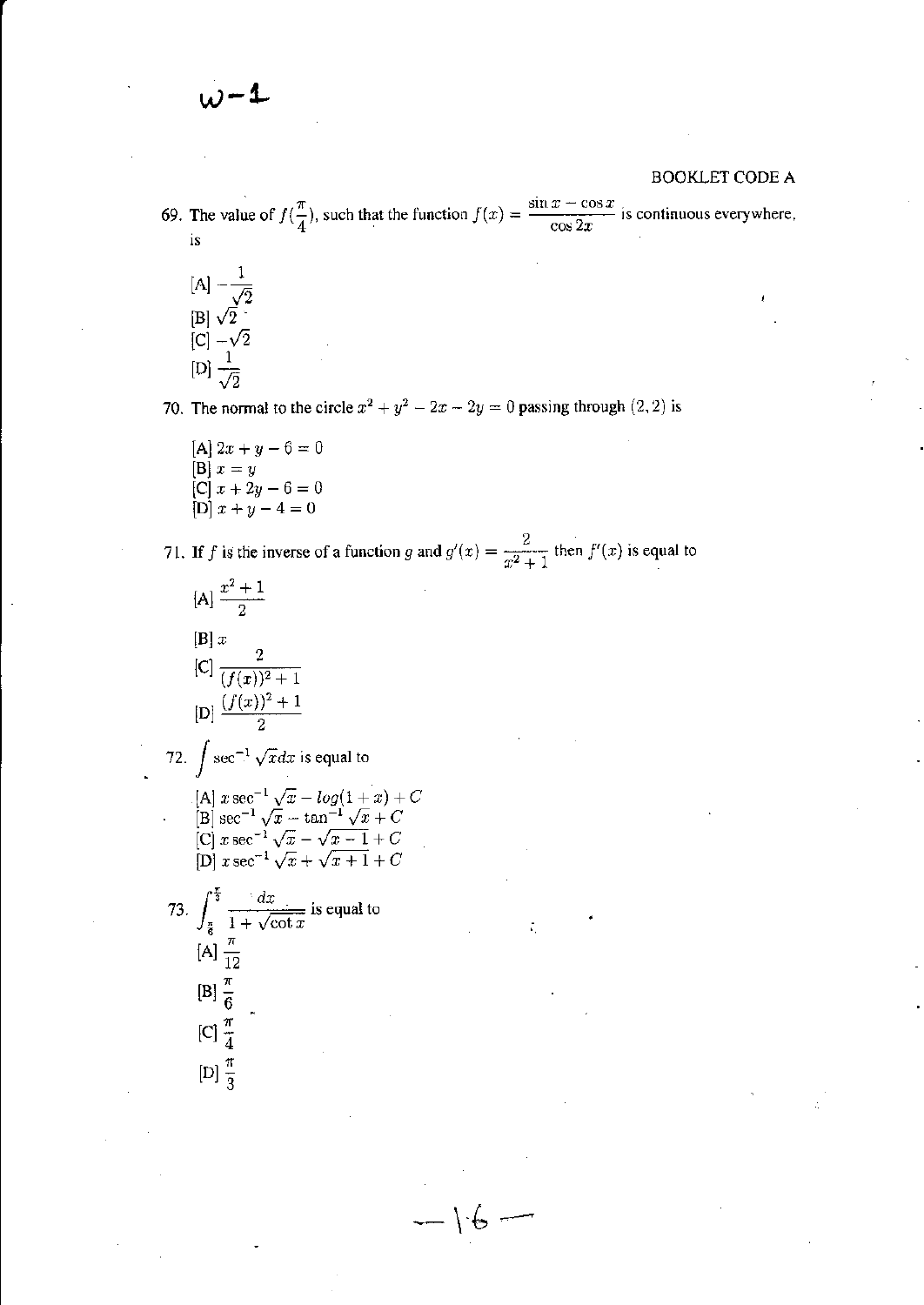- 74. If  $\bar{a} = (\bar{i} \bar{j} + \bar{k})$  such that  $\bar{a} \cdot \bar{b} = -1$  and  $\bar{a} \times \bar{b} = \bar{i} \bar{k}$  then  $\bar{b}$  is
	- $\frac{1}{3}(3\bar{i}+\bar{j}+\bar{k})$  $[\mathbf{B}] - \frac{1}{3}(2\bar{i} + \bar{j} + 2\bar{k})$  $[C] - \bar{i} + \bar{j} + \bar{k}$  $[D] - \bar{i} + 3\bar{j} - 3\bar{k}$

75. If the functions  $f, g : \mathbb{R} \to \mathbb{R}$  are defined as,

 $f(x) = \begin{cases} 0, & \text{if } x \text{ is rational,} \\ x, & \text{if } x \text{ is irrational,} \end{cases}$ <br>then the function  $(f - g)$  is  $g(x) = \begin{cases} 0, & \text{if } x \text{ is irrational,} \\ x, & \text{if } x \text{ is rational,} \end{cases}$  $\quad \text{and} \quad$ 

[A] one-one but not onto

[B] onto but not one-one

 $|C|$  one-one and onto

[D] neither one-one nor onto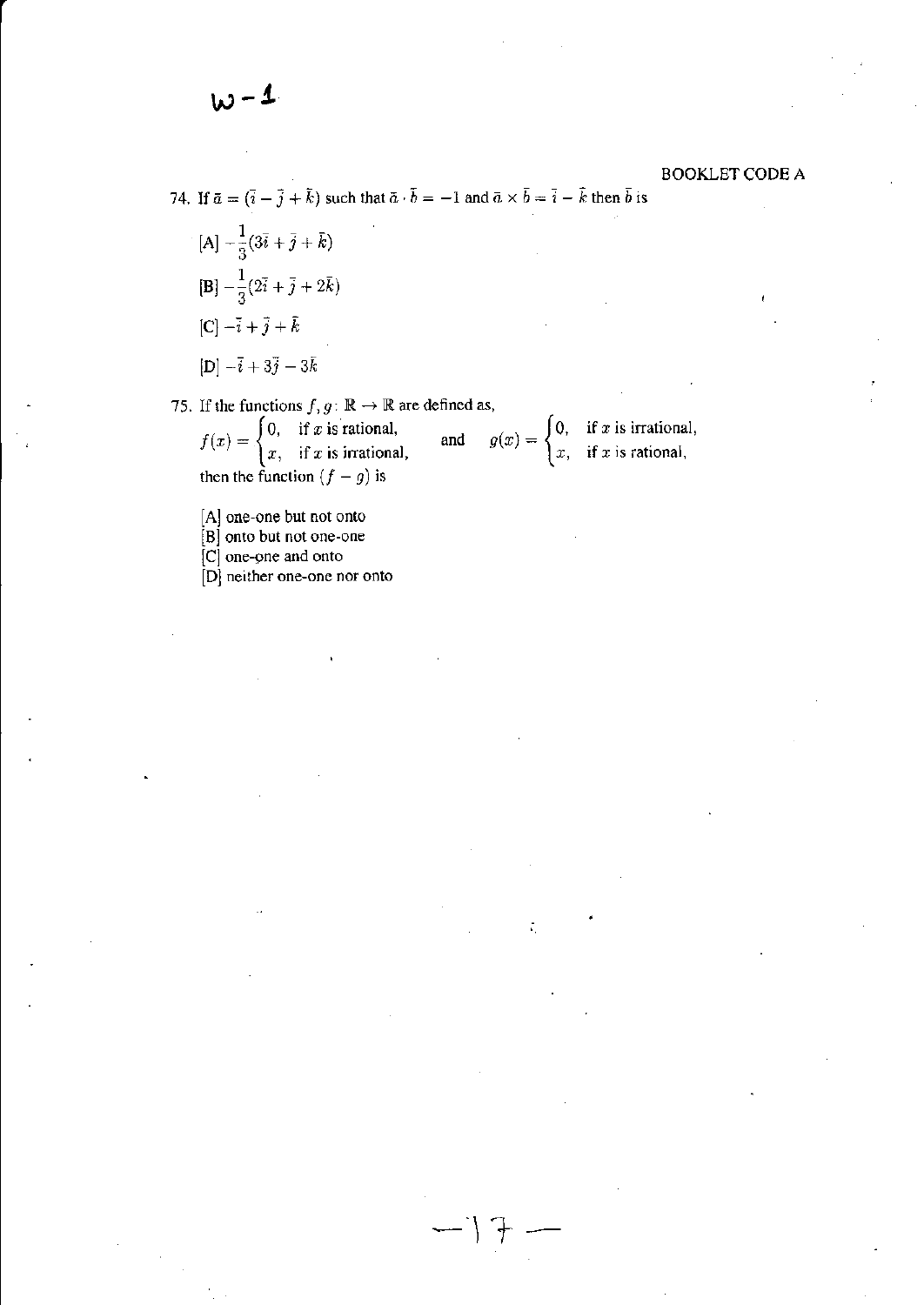### PHYSICS

- ?6. A cartravels from the oigin along the positivc x-axis for 30 mirutes with a speed of <sup>60</sup> kilo-meters/hour (kmph), and then for the next 20 minutes along the positive y-axis with a speed of 120 krnph. What is the magnitude of the average velocity for this joumcy (in kmph)?
	- $[A]$  50.4
	- IBI 70
	- $[C]$  84
	- [D] 60
- 77. To open a heavy door, keeping the applied force to a minimum, the force should be Applied
	- [A] close to the hinge at an angle of  $90^\circ$  to the plane of the door.
	- [B] far from the hinge at an angle of 90° to the plane of the door,
	- [C] close to the hinge at an angle of  $45^\circ$  to the plane of the door.
	- [D] far from the hinge at an angle of  $45^\circ$  to the plane of the door.
- 78. A block of mass M, attached to a spring, is executing a simple harmonic motion with a peri\_ od of 2 seconds. If the mass is increased by 2 kilograms, the period increases by 1 second. The value of  $M$  is (in kilograms)
	- $[A] 0.44$  $[B]$  1.6  $[**C**]$  4.0  $[D] 0.8$
- 79. Two balls of masses  $m_1$  and  $m_2$  have the same kinetic energy. If  $m_1 > m_2$ , which of the following is valid for the respective momenta  $P_1$  and  $P_2$ ?
	- [A]  $P_1 = P_2$ [B]  $P_1 \leq P_2$ [C]  $P_1 < P_2$  $[D]$   $P_1 > P_2$
- 80. The drag force on a particle, falling through air, is proportional to the square of the speed. The dimension of the proportionality constant is (in terms of  $Kg=$ kilo-gram, m=meter,  $s = second$ ) ÷.

 $-18$ 

[A]  $Kgm^{-1}s^{-1}$ [B]  $Kgs^{-2}$ [C]  $K g m^{-1}$ [D]  $Kgm^{-1}s^{-2}$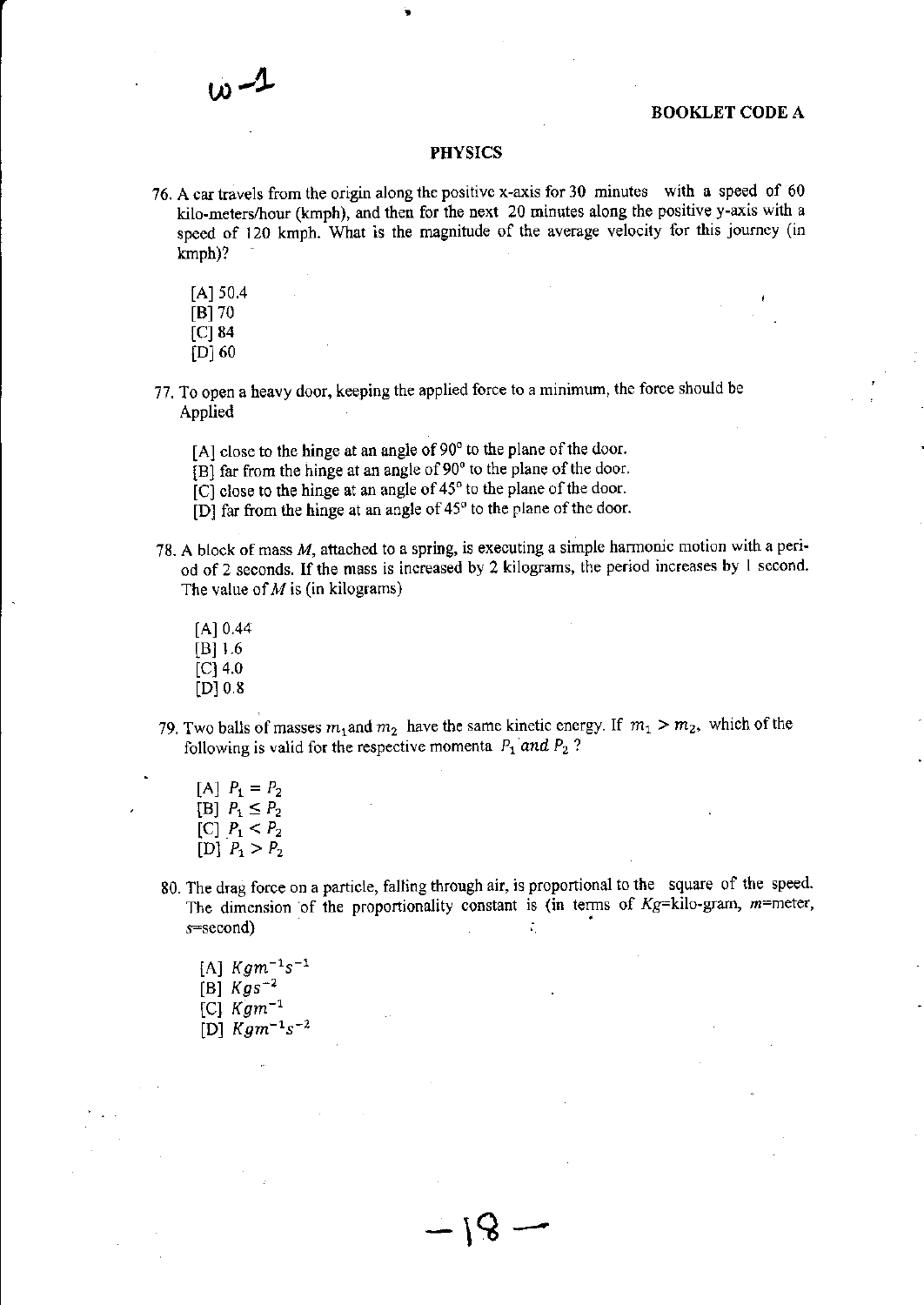### **PHYSICS**

- 81. A particle P of mass m is moving along the positive x direction with velocity  $v$ , towards a stationary particle  $Q$  of equal mass. The respective velocities of P and  $Q$  with respect to the center of mass arc
	- $[A]$   $v/2, -v/2$

 $\omega$  – 1

- $[B] -v/2, v/2$
- [C]  $0, v$
- $[D]$   $v,0$
- 82. A particle of mass  $m$ , lying on a frictionless table, is connected to a wall by a spring. When the particle is given an initial velocity  $v$ , at the equilibrium position, the maximum change in the length of the spring is  $A$ . Repeating the same on a table with friction, it is seen that the maximum change in the length of the spring is  $A/2$ . The energy lost due to the friction is
	- [A]  $3mv^2/4$ [B]  $mv^2/3$ [C]  $3mv^2/8$
	- [D]  $3mv^2/5$
- 83. Consider two sinusoidal wave forms given as  $y_1 = A \sin x$ , and  $y_2 = \frac{A}{2} \sin 2x$  where A is a constant. The amplitude of the superposition  $y = y_1 + y_2$  is
	- $[A]$  3A/4 [B]  $3A/2$ [C]  $3\sqrt{3}A/4$ [D]  $A$
- 84. Light rays with four different colours, namely red, green, blue and violet are passed . through a narrow single slit. Which colour will be diffracted by the maximum angle with respect to the initial direction?
	- [A] red
	- [B] green
	- $|C|$  blue
	- [D] violet

85. A spherical underwater air bubble is illuminated with light. The bubble will act like a

l.o

 $\mathfrak{f}\circ$ 

-

- [A] convex lens
- [B] concave lens
- [C] convex mirror
- [D] concave mirror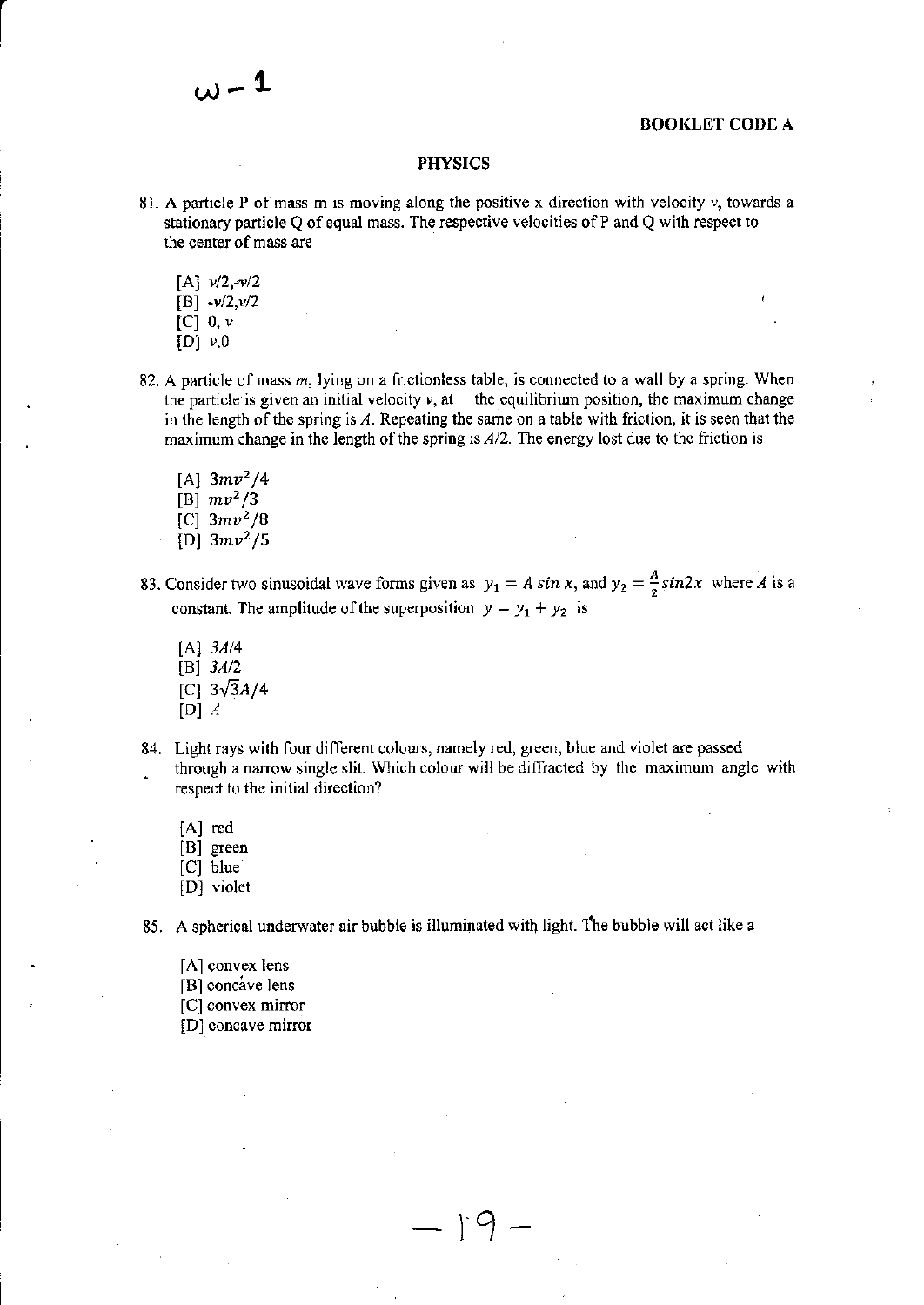### **PHYSICS**

- 86. In the study of the photoelectric effect, the stopping potential for a particular metal depends on
	- [A] the intensity of the incident light
	- [B] the frequency of the incident light
	- [C] both the intensity and the frequency of the incident light
	- [D] neither the intensity nor the frequency of the incident light
- 87. The Lyman series in the hydrogen spectra corresponds to the transitions from the higher energy levels to the ground state. Given that  $\pi^2 m e^4 / 2 \varepsilon_0^2 h^2 = 21.76 \times 10^{-19}$ .  $h=6.625\times 10^{-34}$ , s,  $c=3\times 10^8$ m. s<sup>-1</sup>, the longest wavelength of the spectral lines in the Lyman series of the hydrogen atom approximately is (in Angstrom)
	- IAI 1028  $[B]$  1128  $[C]$  1218 lDl i328
	-
- 88. A capacitor of capacitance C discharges through a resistance R. The time taken for the capacitor charge to reduce to one-half of its initial value is approximately,
	- $[A]$  0.7  $RC$ [B]  $0.5 RC$  $[C] 0.3 RC$  $[D]$  RC
- 89. The electric current *i* in a circuit varies with time *t* as  $i = i_0(\sin \omega t + \sin 4\omega t)$ , where  $i_0$  and  $\omega$  are constants. The rms current is
	- $[A]$   $[i_0]$  $[B]$  0 [C]  $|i_0|/\sqrt{2}$ [D]  $2|i_0|$
- 90. A neutral conducting spherical shell of inner radius a and outer radius b has a charge q at a distance of  $a/2$  from the center. Which of the following is true for the respective charge densities  $\sigma_a$  and  $\sigma_b$  the two spherical surfaces?
	- [A]  $\sigma_a$  and  $\sigma_b$  are uniform
	- [B]  $\sigma_a$  is uniform and  $\sigma_b$  is non-uniform
	- [C]  $\sigma_a$  is non-uniform and  $\sigma_b$  is uniform
	- [D]  $\sigma_a$  and  $\sigma_b$  are non-uniform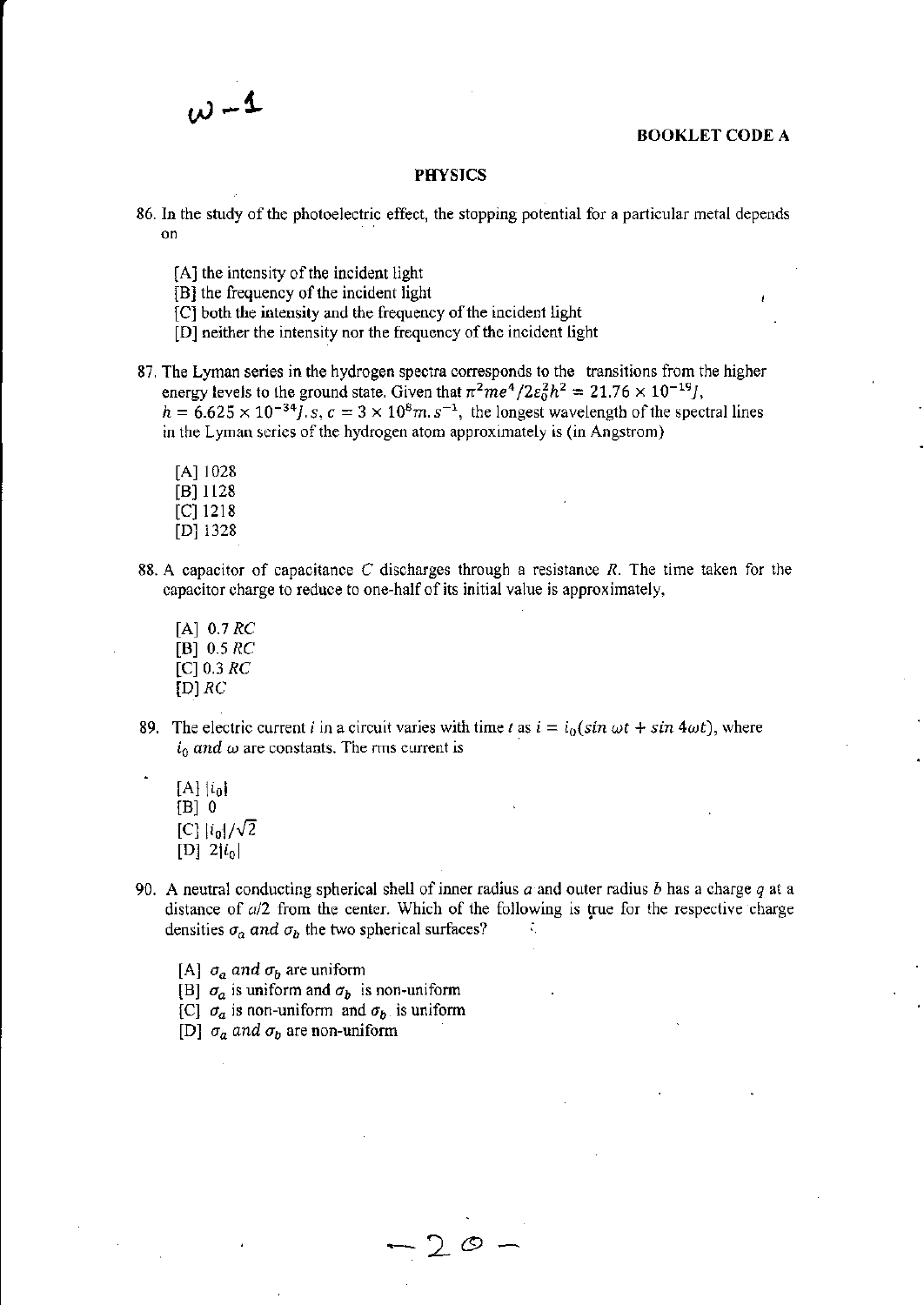### **PHYSICS**

- 91. Two emf sources with  $E_1 = 5V$  and  $E_2 = 10V$ , with the respective internal resistances  $r_1 =$ 3 $\Omega$  and  $r_2 = 2\Omega$  connected through a resistance  $R = 5\Omega$  as shown. The current that is passing through the circuit is (in Ampere)
	- $[A]$  1.0
	- $[B]$ 3.5
	- $\lceil C \rceil$  5.0
	- $[D] 0.5$



- 92. Consider an alternating current  $AC$  or a direct current  $DC$  in connection with a circuit with a capacitor  $C$  or an inductor  $L$ . Which of the following is true?
	- [A] C blocks  $AC$  but not DC, and L blocks DC but not  $AC$
	- [B] C blocks DC but not AC, and L blocks AC but not DC
	- [C]  $C$  and  $L$  block  $AC$  but not  $DC$
	- [D]  $C$  and  $L$  block  $DC$  but not  $AC$
- 93. Consider an ideal gas in a container with the gas molecules having a root mean square (rms) speed of  $\nu$ . If the gas is compressed to half of its initial volume keeping the pressure constant, the rms speed of the molecules is
	- $[A] \sqrt{2}v$
	- [B]  $2v$
	- $[C]$   $v/\sqrt{2}$
	- $[D]$   $v/2$
- 94. An ideal gas undergoes a quasistatic thermodynamic process. During the process, the in ternal energy of the ideal gas decreases by the same amount as the work done by the gas. Which of the following is true?
	- [A] It is an adiabatic process that increases the temperature
	- [B] It is an adiabatic process that decreases the temperature
	- [C] It is an isothermal process that increases the entropy
	- [D] It is an isothermal process that decreases the entropy
- 95. A fire engine raises 1200 litres of water per minute through a height of 2 metres an discharges it with a velocity of 12 m/sec. Given that the density of water is one gram/cubiccentimeter, the power delivered by the fire engine approximately is (in watt)

 $-2$ .) -

 $[A]$  1440  $[B]$  1480  $[C]$  1680  $[D]$  1840